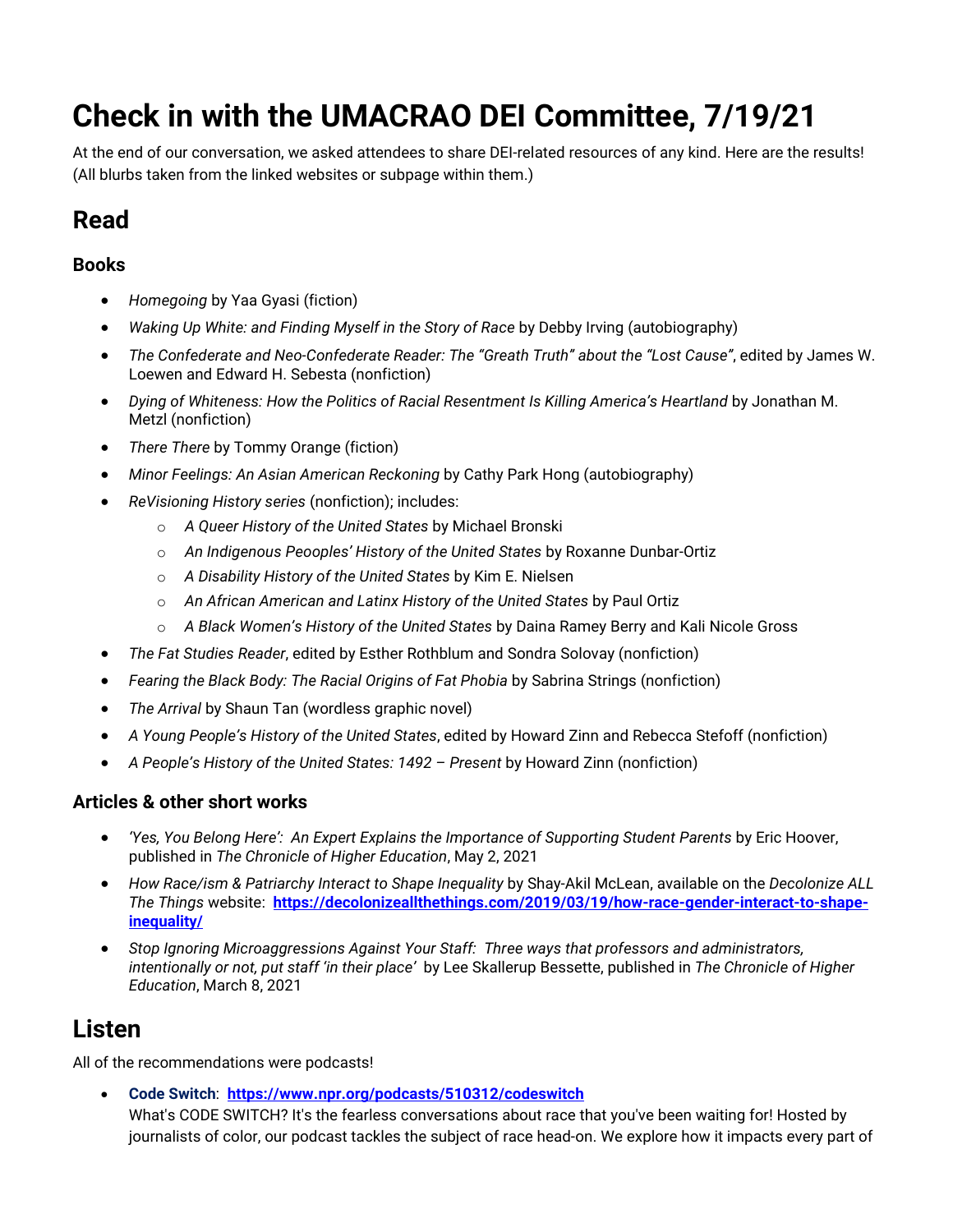society — from politics and pop culture to history, sports and everything in between. This podcast makes ALL OF US part of the conversation  $-$  because we're all part of the story.

- **Girltrek's Black History Bootcamp**: **<https://blackhistorybootcamp.com/podcast/>** GirlTrek's Black History Bootcamp Podcast is a 21-day walking meditation series to remember where we came from and to gather strength for the road ahead. We celebrate Black stories and the lessons of our ancestors to help guide us through these uncertain times.
- **Inclusivity at Work** episode of the Dare to Lead with Brené Brown podcast: **[https://brenebrown.com/podcast/brene-with-aiko-bethea-on-inclusivity-at-work-the-heart-of-hard](https://brenebrown.com/podcast/brene-with-aiko-bethea-on-inclusivity-at-work-the-heart-of-hard-conversations/)[conversations/](https://brenebrown.com/podcast/brene-with-aiko-bethea-on-inclusivity-at-work-the-heart-of-hard-conversations/)**

In this episode, I talk to friend, colleague and Diversity, Equity, and Inclusion expert, Aiko Bethea. We discuss empathy, accountability, and the power of listening and believing (including a very real role play). We also dissect the differences between transactional leadership and transformational leadership, and why courage is a prerequisite to lasting, meaningful change.

- **I Saw What You Did**: **<https://www.exactlyrightmedia.com/i-saw-what-you-did>** Millie and Danielle, a film expert and a film enthusiast, program a double-feature of their favorite movies with a different wild theme every week. Join these friends as they dissect the films and explore the weird ways we respond to and learn to love movies.
- **reWorked**: The Diversity and Inclusion Podcast: **<https://theewgroup.com/podcast/>** Join our team every month as they speak to CEOs, HR leaders and workplace activists about their journey to rework organisational culture and cultivate a more inclusive workplace environment for all. Listen, review, subscribe and let us keep you up to speed with the latest thinking on workplace inclusion in 2021.

### **Watch**

#### **Movies/movie-length documentaries**

- *13th* (documentary): **<http://www.avaduvernay.com/13th>** In this thought-provoking documentary, scholars, activists and politicians analyze the criminalization of African Americans and the U.S. prison boom.
- *Disclosure* (documentary): **<https://www.disclosurethemovie.com/>** In this documentary, leading trans creatives and thinkers share heartfelt perspectives and analysis about Hollywood's impact on the trans community.
- *Documented: a film by an illegal immigrant undocumented American* (documentary): **<https://documentedthefilm.com/>**

In 2011, Pulitzer Prize-winning journalist Jose Antonio Vargas outed himself as an undocumented immigrant in an essay published in the New York Times Magazine. Documented chronicles his journey to America from the Philippines as a child; his journey through America as an immigration reform activist; and his journey inward as he re-connects with his mother, whom he hasn't seen in person in over 20 years.

• *Gender Revolution: A Journey with Katie Couric* (documentary): **[https://www.natgeotv.com/ca/gender](https://www.natgeotv.com/ca/gender-revolution)[revolution](https://www.natgeotv.com/ca/gender-revolution)**

Katie Couric explores questions about gender identity with experts and everyday people, shedding light on untold stories of love and struggle.

#### **TV**

- *Amend* (docuseries): **<https://www.thedocumentarygroup.com/amend>** Will Smith hosts this look at the evolving, often lethal, fight for equal rights in America through the lens of the US Constitution's 14th Amendment.
- *Watchmen* (TV series): **<https://www.hbo.com/watchmen>** Set in an alternate history where masked vigilantes are treated as outlaws, *Watchmen* embraces the